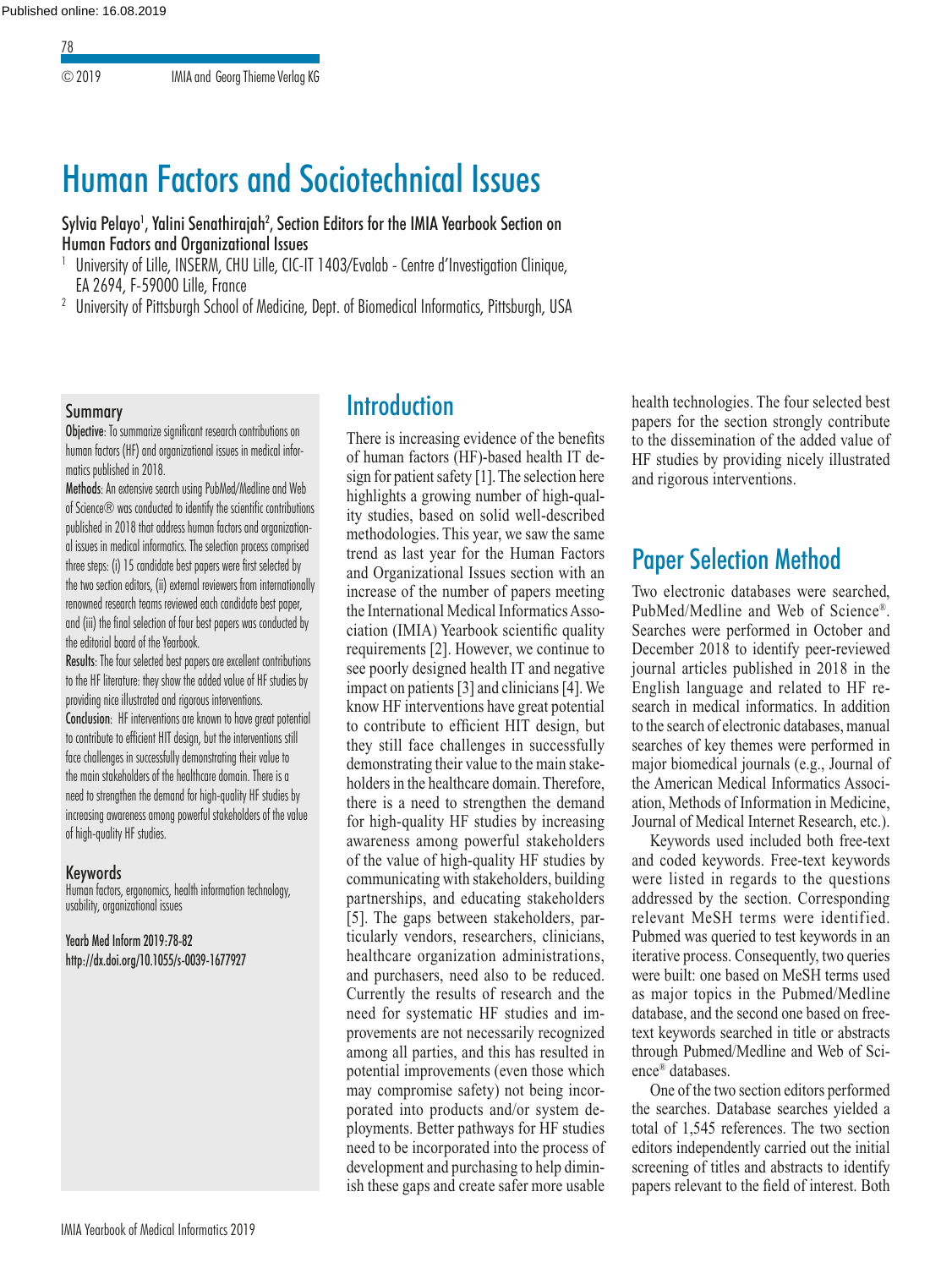section editors classified the papers into three categories: accepted, rejected, or pending. They then reviewed in detail the accepted and pending full-text articles to finally reach a consensus list of 15 candidate best papers. Papers were considered according to their originality, innovativeness, scientific and/ or practical impact, and scientific quality.

In accordance with the IMIA Yearbook selection process, the 15 candidate best papers were evaluated by the two section editors and by additional external reviewers (at least four reviewers per paper). Four papers were finally selected as best papers (Table 1). A content summary of the selected best papers can be found in the appendix of this synopsis.

## Conclusions and Outlook

Noteworthy papers in 2018 contribute to the dissemination of the HF approach by providing nice examples of robust interventions. Tamblyn et al. [6] present a study aiming at developing and evaluating a web-based software application to semi-automate the medication reconciliation process by prepopulating the community and hospital medication lists using a regional clinical data repository and the local hospital pharmacy system. They provide a nice presentation of a cluster-randomized trial with positive effects along with qualitative feedback based on an interesting sociotechnical framework, on which different levels of lessons learned are structured (at the macro, meso, and micro-levels).

Couture et al. [7] focus on a mobile application for patients and care partners during hospitalization for the reporting of safety-related events/ problems. The paper describes a user-centered design approach based on an extensive and iterative process with different kinds of evaluations and diverse user groups.

Miller et al [8] describe the analyses of clinical work in outpatient and inpatient settings as a basis for developing guidelines for optimizing computer decision support design. The paper is an excellent contribution to the HF literature since the authors perform a well-done description of how communication and interactions occur across specialties.

**Table 1** Best paper selection of articles for the IMIA Yearbook of Medical Informatics 2019 in the section 'Human Factors and Organizational Issues'. The articles are listed in alphabetical order of the first author's surname.

#### Section

#### Human Factors and Organizational Issues

- Couture B, Lilley E, Chang F, DeBord Smith A, Cleveland J, Ergai A, Katsulis Z, Benneyan J, Gershanik E, Bates DW, Collins SA. Applying user-centered design methods to the development of an mHealth application for use in the hospital setting by patients and care partners. Appl Clin Inform 2018 Apr;9(2):302-12.
- $\blacksquare$  Miller A, Koola JD, Matheny ME, Ducom JH, Slagle JM, Groessl EJ, Minter FF, Garvin JH, Weinger MB, Ho SB. Application of contextual design methods to inform targeted clinical decision support interventions in sub-specialty care environments. Int J Med Inform 2018 Sep;117:55-65.
- Tamblyn R, Winslade N, Lee TC, Motulsky A, Meguerditchian A, Bustillo M, Elsayed S, Buckeridge DL, Couture I, Qian CJ, Moraga T, Huang A. Improving patient safety and efficiency of medication reconciliation through the development and adoption of a computer-assisted tool with automated electronic integration of population-based community drug data: the RightRx project. J Am Med Inform Assoc 2018 May 1;25(5):482-95.
- Tscholl DW, Handschin L, Neubauer P, Weiss M, Seifert B, Spahn DR, Noethiger CB. Using an animated patient avatar to improve perception of vital sign information by anesthesia professionals. Br J Anaesth 2018 Sep;121(3):662-71.

Tscholl et al. [9] raise the question of the added value of a patient avatar to improve the perception of vital signs information in the operating room. The study provides some first empirical evidence that an animated avatar offers the opportunity to transmit vital signs significantly more quickly with a reduced cognitive effort compared to traditional supports. The paper addresses an important topic relevant to medical informatics looking for original and innovative ways to provide information to professionals. We actually observed a significant trend of virtual reality (VR) emerging developments and we expect such papers to become more prominent in years to come.

Although not selected as best papers, the remaining candidate best papers are just as interesting. Some of them bring a real added value for the HF community by disseminating rigorous methods to be adopted in a sufficiently detailed way to help guiding other interventions. Cochon et al. [10] present a study in which five information sources about causes of errors in radiology systems were examined. Each was categorized into imaging chain steps impacted by reported events, and the sociotechnical factors involved as per the Systems Engineering for Patient Safety (SEIPS) framework. The study presents a nice example of the use of existing sources and a thoughtful tracking of processes to illuminate process errors and understand their consequences. Riis et al. [11] describe a detailed protocol for a randomized controlled trial comparing a standard reference website with guideline-driven information. Apart from the website evaluation, the protocol includes secondary outcomes related to pain, functionality disability, quality of life, absences, and contacts to care, providing a comprehensive view of how the different sites may affect patient outcomes overall. Russ et al. [12] carried out a study to evaluate the usability of a collaborative medication reconciliation tool and assess healthcare professionals and patients' detection of medication discrepancies. They integrate artificial safety probes into standard usability methods and demonstrate that embedded safety probes can enhance standard usability methods by measuring additional, clinically focused, usability outcomes. Savoy et al. [13] implemented a cognitive systems engineering (CSE) design approach to develop a template that supports the cognitive needs of referring clinicians and improves referral communications. This study reinforces the significance of applying a CSE design approach to inform the design of health information technology. In addition, knowledge elicitation methods enabled identification of physicians' cognitive requirements and challenges when completing electronic medical consultation orders. Marcilly et al. [14] developed a comprehensive and structured list of evidence-based usability design

79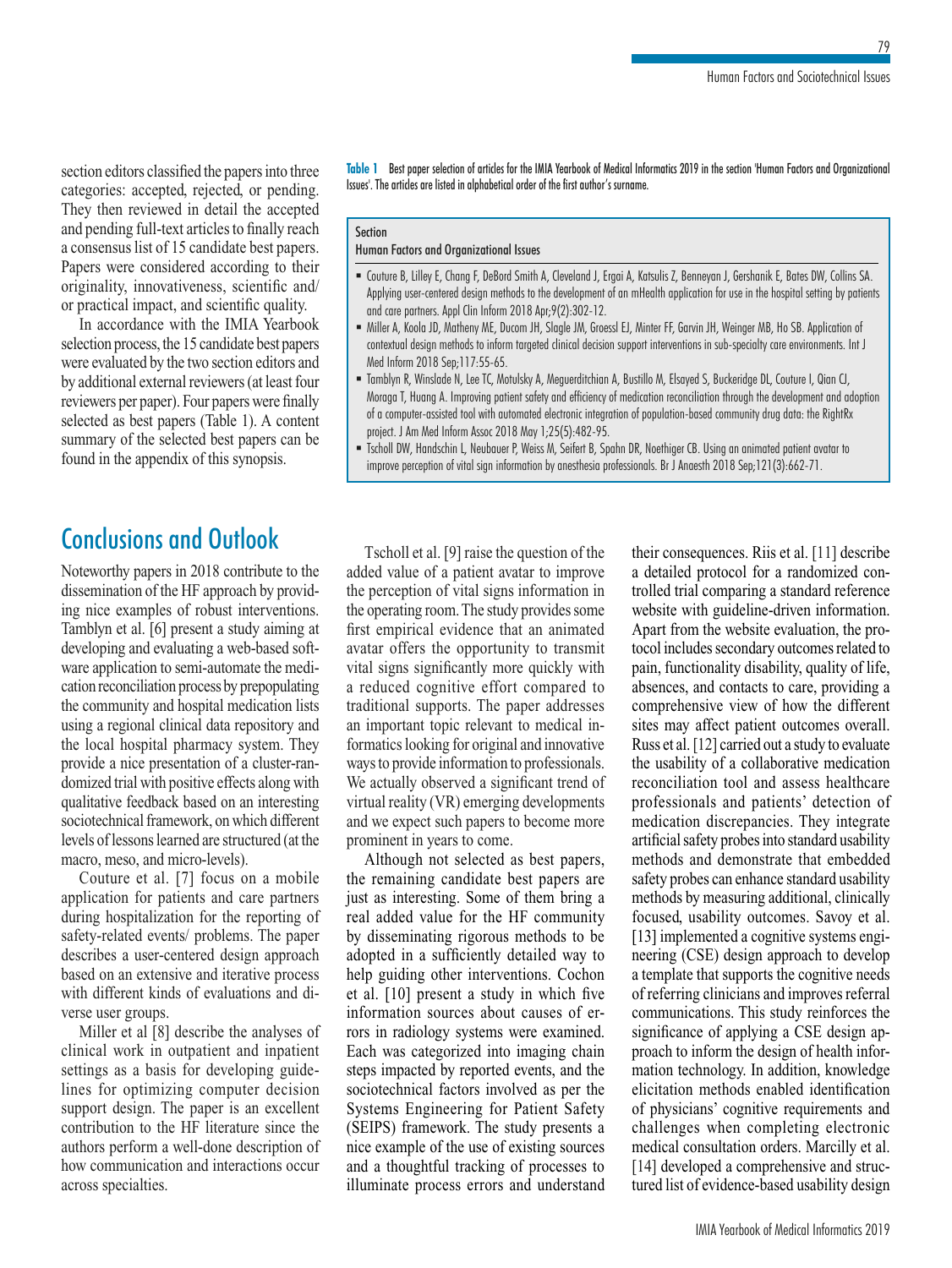principles for medication alerting systems to aid designers and prevent the release of flawed systems. They provide a high-impact tool for designers and others.

Other papers provide additional useful examples of well-conducted HF interventions or valuable tools to support the development of HIT systems. Tavares et al. [15] focuses on the factors that drive individuals to adopt EHR portals combining three different theories, namely, extended unified theory of acceptance and use of technology, health belief model, and the diffusion of innovation. All three theories provide relevant contributions for the understanding of EHR portals. Giunti [16] is interested in factors for the design of mHealth solutions for chronic patients using negotiations between medical knowledge, behavioral change models, and gamification. Dijkstra et al. [17] describe a rigorous 6-phase process of development of a digital home care tool, eHOME, for handling drug-related problems in home care. Their study serves as an example of how to convert paper-based tools into usable and useful multidisciplinary digital tools. Schobel et al. [18] describe a comprehensive study of the QuestionSys framework, which is designed to allow researchers and clinicians to develop smart mobile apps without programming skills. As might be expected, novices initially showed greater errors than experts but learned significantly, and after seven days, they were able to achieve results similar to those of experts. The paper is important for showing the feasibility of end-user programming tools for research and patient care, and addressing issues in the current way mobile apps are created. Mishra et al. [19] conducted a 12-month crossover study and address an important issue about how the use of scribes to deal with electronic health records is on the rise, and how substantial decreases are happening in documentation burden. This study presents implications for possible methods to prevent physician burnout, but the authors call attention to several areas of further research needed, including work on patient privacy and willingness to discuss sensitive topics. Baysari et al. [20] describe a comprehensive study of a CPOE deployment at multiple time points, showing interesting changes in views over time, and when the emergence of workarounds, realization of safety benefits

and problems, and new types of errors took place. The study informs us about issues that need to be considered over time in implementations and suggests adaptive implementation and support. This study is a good example of how implementations should be studied comprehensively over time, in order to anticipate and resolve problems as phases of acceptance and experience progress.

#### **Acknowledgement**

We would like to acknowledge the support of Adrien Ugon, Martina Hutter, Kate Fultz Hollis, Lina Soualmia, Brigitte Séroussi, and the whole Yearbook editorial team as well as the reviewers for their contribution to the selection process of the Human Factor and Organizational Issues section for the IMIA Yearbook 2019.

## References

- 1. Russ AL, Zillich AJ, Melton BL, Russell SA, Chen S, Spina JR, et al. Applying human factors principles to alert design increases efficiency and reduces prescribing errors in a scenario-based simulation. J Am Med Inform Assoc 2014;21:e287-296.
- 2. Pelayo S, Kaipio J. Findings from the 2018 Yearbook Section on Human Factors and Organizational Issues. Yearb Med Inform 2018; 27:79–82.
- 3. Ratwani RM, Savage E, Will A, Fong A, Karavite D, Muthu N, et al. Identifying electronic health record usability and safety challenges in pediatric settings. Health Aff (Millwood) 2018;37(11):1752–9.
- 4. Gardner RL, Cooper E, Haskell J, Poplau S, Kroth PJ, Linzer M. Physician stress and burnout: the impact of health information technology. J Am Med Inform Assoc 2019;26:106–14.
- 5. Dul J, Bruder R, Buckle P, Carayon P, Falzon P, Marras WS, et al. A strategy for human factors/ ergonomics: developing the discipline and profession. Ergonomics 2012;55(4):377–95.
- Tamblyn R, Winslade N, Lee TC, Motulsky A5, Meguerditchian A, Bustillo M, et al. Improving patient safety and efficiency of medication reconciliation through the development and adoption of a computer-assisted tool with automated electronic integration of population-based community drug data: the RightRx project. J Am Med Inform Assoc 2018;25:482–95.
- 7. Couture B, Lilley E, Chang F, DeBord Smith A, Cleveland J, Ergai A, et al. Applying user-centered design methods to the development of an mHealth application for use in the hospital setting by patients and care partners. Appl Clin Inform 2018 Apr;9(2):302–12.
- 8. Miller A, Koola JD, Matheny ME, Ducom JH, Slagle JM, Groessl EJ, et al. Application of contextual design methods to inform targeted clinical

decision support interventions in sub-specialty care environments. Int J Med Inform 2018;117:55–65.

- 9. Tscholl DW, Handschin L, Neubauer P, Weiss M, Seifert B, Spahn DR , et al. Using an animated patient avatar to improve perception of vital sign information by anaesthesia professionals, Br J Anaesth 2018;121(3):662:71.
- 10. Cochon L, Lacson R, Wang A, Kapoor N, Ip IK, Desai S, et al. Assessing information sources to elucidate diagnostic process errors in radiologic imaging — a human factors framework. J Am Med Inform Assoc 2018;25(11):1507–15.
- 11. Riis A, Hartvigsen J, Rathleff MS, Afzali T, Jensen MB. Comparing satisfaction with a participatory driven web-application and a standard website for patients with low back pain: a study protocol for a randomised controlled trial (part of the ADVIN Back Trial). Trials 2018;19(1):399.
- 12. Russ AL, Jahn MA, Patel H, Porter BW, Nguyen KA, Zillich AJ, et al. Usability evaluation of a medication reconciliation tool: Embedding safety probes to assess users' detection of medication discrepancies, J Biomed Inform 2018;82:178–86.
- 13. Savoy A, Militello LG, Patel H, Flanagan ME, Russ AL, Daggy JK, et al. A cognitive systems engineering design approach to improve the usability of electronic order forms for medical consultation, J Biomed Inform 2018;85:138–48.
- 14. Marcilly R, Ammenwerth E, Roehrer E, Niès J, Beuscart-Zéphir MC. Evidence-based usability design principles for medication alerting systems. BMC Med Inform Decis Mak 2018;18(1):69.
- 15. Tavares J, Oliveira T. New integrated model approach to understand the factors that drive electronic health record portal adoption: cross-sectional national survey. J Med Internet Res 2018;20(11):e11032.
- 16. Giunti G. 3MD for Chronic Conditions, a Model for Motivational mHealth Design: Embedded Case Study. JMIR Serious Games 2018;6(3):e11631.
- 17. Dijkstra NE, Sino CGM, Heerdink ER, Schuurmans MJ. Development of eHOME, a Mobile Instrument for Reporting, Monitoring, and Consulting Drug-Related Problems in Home Care: Human-Centered Design Study. JMIR Hum Factors 2018;5(1):e10.
- 18. Schobel J, Pryss R, Probst T, Schlee W, Schickler M, Reichert M. Learnability of a Configurator Empowering End Users to Create Mobile Data Collection Instruments: Usability Study. JMIR Mhealth Uhealth 2018;6(6):e148.
- 19. PMishra P, Kiang JC, Grant RW. Association of Medical Scribes in Primary Care With Physician Workflow and Patient Experience. JAMA Intern Med 2018;178(11):1467-72.
- 20. Baysari MT, Hardie RA, Lake R, Richardson L, McCullagh C, Gardo A , et al. Longitudinal study of user experiences of a CPOE system in a pediatric hospital. Int J Med Inform 2018;109:5–14.

Correspondence to:

S. Pelayo INSERM CIC-IT 1403 Evalab CHU Lille, UDSL EA 2694 Lille University F-59000, Lille, France E-mail: sylvia.pelayo@univ-lille.fr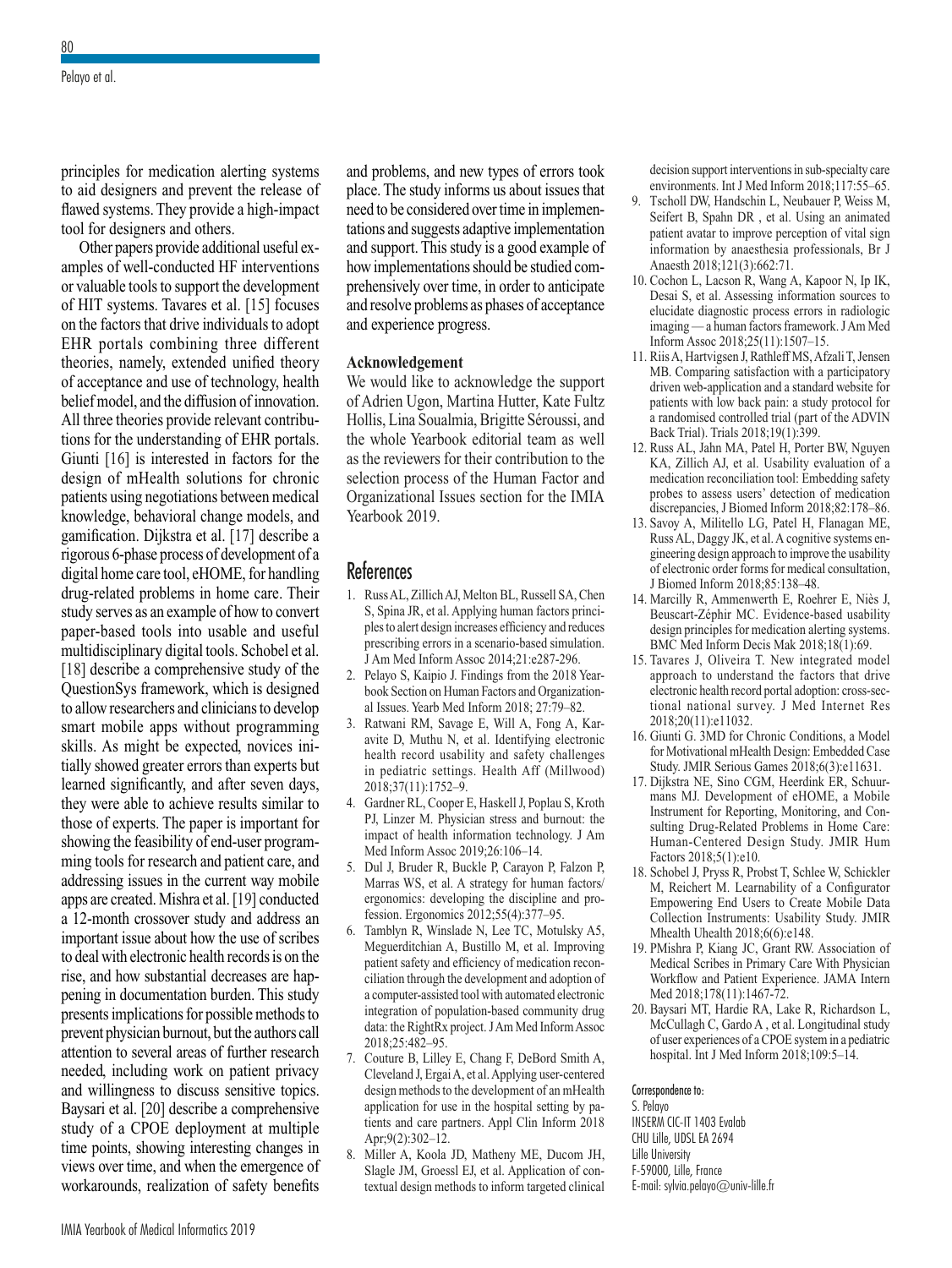81

## Appendix: Summary of Best Papers Selected for the 2019 Edition of the IMIA Yearbook, Section HFOI

Couture B, Lilley E, Chang F, DeBord Smith A, Cleveland J, Ergai A, Katsulis Z, Benneyan J, Gershanik E, Bates DW, Collins SA

Applying user-centered design methods to the development of an mHealth application for use in the hospital setting by patients and care partners

Appl Clin Inform 2018 Apr;9(2):302-12

M-Health applications are increasingly being used in the hospital setting, yet there is a need for more research around patient/ care partner usability needs in the hospital setting. The learning opportunities that e-Health tools for inpatient use open up for researchers and health care systems are numerous and can help provide a new source of information on patients and their care partners. In developing e-Health tools, it is important to remember that hospitalized patients have different characteristics than the general population, and within a given population of hospitalized patients there can be wide variation of socioeconomic status, baseline use of technology, and literacy and e-Health literacy levels. Care partners of hospitalized patients may experience emotional stress and increased learning needs related to their loved one's hospitalization. These emotional and situational factors add to the importance of conducting participatory design when developing an m-Health app for hospitalized patients and their families. Participatory design with end users may lead moreover to better engagement, and it is reported that more engaged patients have better outcomes, shorter length of stay, and decreased costs as compared with less engaged patients.

This article describes the usability testing conducted with hospitalized patients and care partners for the iterative design and refinement of the patient and care partner facing the components of a web-based and mobile-enabled safety reporting application that facilitates real-time communication of concerns and worrisome events from hospitalized patients and care partners to clinical staff.

Miller A, Koola JD, Matheny ME, Ducom JH, Slagle JM, Groessl EJ, Minter FF, Garvin JH, Weinger MB, Ho SB

Application of contextual design methods to inform targeted clinical decision support interventions in sub-specialty care environments

### Int J Med Inform 2018 Sep;117:55-65

Recent studies suggest that gaps and discontinuities from omitted or inappropriate patient care are common, and can result in increased costs due to higher readmission rates, and increased disease-related morbidities. Computerized clinical decision support (CCDS) interventions that are integrated into electronic health records (EHRs) may reduce discontinuities by presenting evidence-based guidelines at the point-of care. However, CCDS systems have not fully demonstrated their value in terms of improved care quality or safety. A commonly reported failing is CCDS' 'poor fit' to clinicians' work and decision needs. The purposes of this study were to better understand physicians' inpatient and outpatient work and decision needs, and to translate them into user interface (UI) design guidelines.

Using HF design approaches, the authors focused on where and how CCDS might be integrated within this environment. Their findings elucidate some characteristics of clinical work that have received little attention in CCDS literature. The most significant of these is the finding that clinical decision making is distributed across roles and over time. In addition, decision-making is iterative, with each role filtering, prioritizing, and aggregating information to enhance clarity and direction. Based on these findings, guidelines for CCDS UI design are proposed to efficiently support collective and iterative decision-making.

### Tamblyn R, Winslade N, Lee TC, Motulsky A, Meguerditchian A, Bustillo M, Elsayed S, Buckeridge DL, Couture I, Qian CJ, Moraga T, Huang A

Improving patient safety and efficiency of medication reconciliation through the development and adoption of a computerassisted tool with automated electronic integration of population-based community drug data: the RightRx project

### J Am Med Inform Assoc 2018 May 1;25(5):482-95

Many countries recommend or require hospitals to implement medication reconciliation at admission, transfer, and discharge for accreditation as a means of reducing medication errors and avoidable morbidity and improving patient safety. One of the most challenging and time-consuming aspects of medication reconciliation is accurately and reliably documenting the community drug list. The authors developed a web-based software application to semi-automate the medication reconciliation process by prepopulating the community and hospital medication lists using a regional clinical data repository and the local hospital pharmacy system. System development followed user-centered design and an agile development process. They performed a cluster randomized trial to evaluate whether the use of the given system increased medication reconciliation completion rates and reported on the technical, professional, and medicolegal issues encountered in its deployment and use. The authors used a clinical adoption framework to classify challenges encountered in implementation, thus considering the sociotechnical aspects of health care organizations at the macro, meso, and micro levels.

## Tscholl DW, Handschin L, Neubauer P, Weiss M, Seifert B, Spahn DR, Noethiger CB

Using an animated patient avatar to improve perception of vital sign information by anaesthesia professionals

## Br J Anaesth 2018 Sep;121(3):662-71

Situation awareness enables healthcare providers to correctly diagnose patient condition and make informed clinical decisions. This might help care providers avoid errors and improve patient safety. The authors developed a novel technology designed to improve perception of vital sign informa